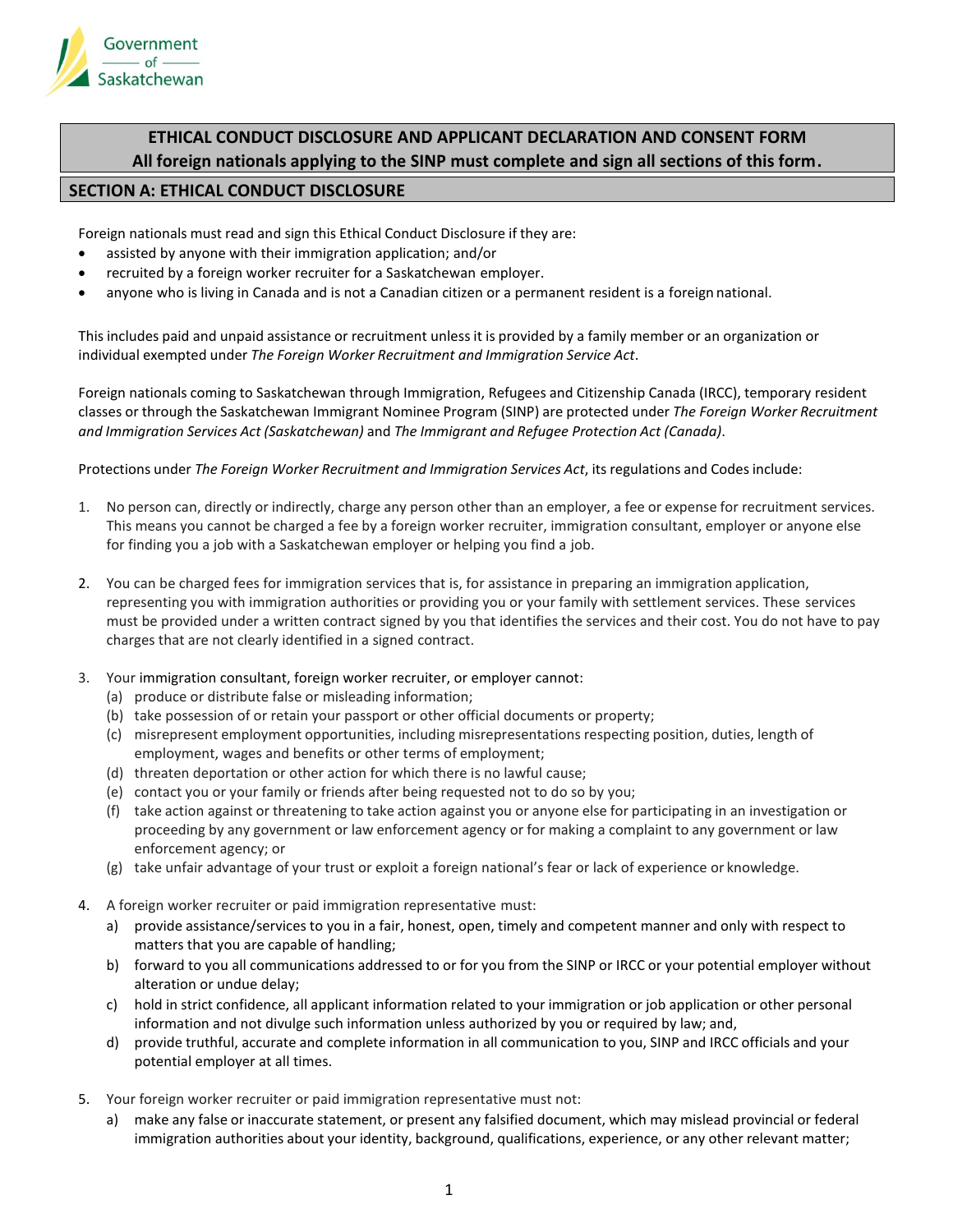- b) encourage you to apply to a federal or provincial immigration program unless you have a reasonable chance of being eligible;
- c) engage in any unlawful activity in connection with your or any other immigration application to Canada and must not collaborate with anyone who is engaged in any unlawful activity;
- d) behave in an inappropriate manner towards immigration officials in an attempt to influence decisions regarding your application;
- e) knowingly submit or continue with your SINP application if they believe you do not intend to settle (live and work/be an entrepreneur) in Saskatchewan or to work for an employer in Saskatchewan as you have indicated in your application; and,
- f) provide advice or create false expectations which would lead you to divest assets, quit your job or relocate without certainty of legal residence and right to work in Canada.

Additionally, whether your immigration representative is paid or unpaid, you should understand that:

- a) your representative is an independent agent and is **not** a representative of the Government of Saskatchewan or Canada or their ministries and agencies;
- b) your representative does not receive additional or supplemental information on programs from the Government of Saskatchewan or Canada or their ministries and agencies which may expedite your application
- c) using the services of a representative will not result in any special consideration or priority processing of your application to the SINP or IRCC;
- d) the Governments of Saskatchewan and Canada do not require you to use the services of a representative in making an application;
- e) you may contact the SINP or IRCC directly, even if you have authorized a representative to assist you and act as your representative;
- f) SINP and IRCC immigration forms are available free of charge on the Government of Saskatchewan and Government of Canada website and you cannot be charged for those forms; and,
- g) Your representative is personally accountable to you and federal and provincial immigration authorities respecting all aspects of your application.

# **Conflict of Interest**

Your foreign worker recruiter or immigration consultant must, by law, deal with potential conflicts between your best interest and their interests as follows:

- 1. If they are acting as your immigration consultant and providing recruitment services to your employer or potential employer, they must:
	- a) disclose to both you and the employer that he/she is acting for both parties and the nature of the services that they are providing to each party;
	- b) obtain the written consent of you and the employer to provide those services to both parties; and,
	- c) have signed, written contracts with you and the employer.
- 2. They must clearly disclose in writing to you if they receive any fee or compensation for referring you to another person.

#### **Making a Complaint**

If you believe your immigration representative, foreign worker recruiter or employer has contravened these rules and guidelines, you may:

- Cancel the appointment of your immigration representative at any time. If you do so, you should immediately advise the SINP and IRCC, as appropriate, of the cancellation.
- Make a complaint to the Program Integrity and Legislation Unit at (306) 798-1350 o[r fwrisa@gov.sk.ca.](mailto:fwrisa@gov.sk.ca.) This is an agency of the Government of Saskatchewan that investigates complaints by foreign nationals coming to Saskatchewan.
- Submit a complaint with the Immigration Consultants of Canada Regulatory Council (ICCRC) at [www.iccrc-crcic.ca/home.cfm](http://www.iccrc-crcic.ca/home.cfm) , in the case of an issue with your paid immigration representative.
- Make a complaint to the IRCC office dealing with your application.

#### **I have read and understand the protections for foreign nationals described above.**

**\_ \_**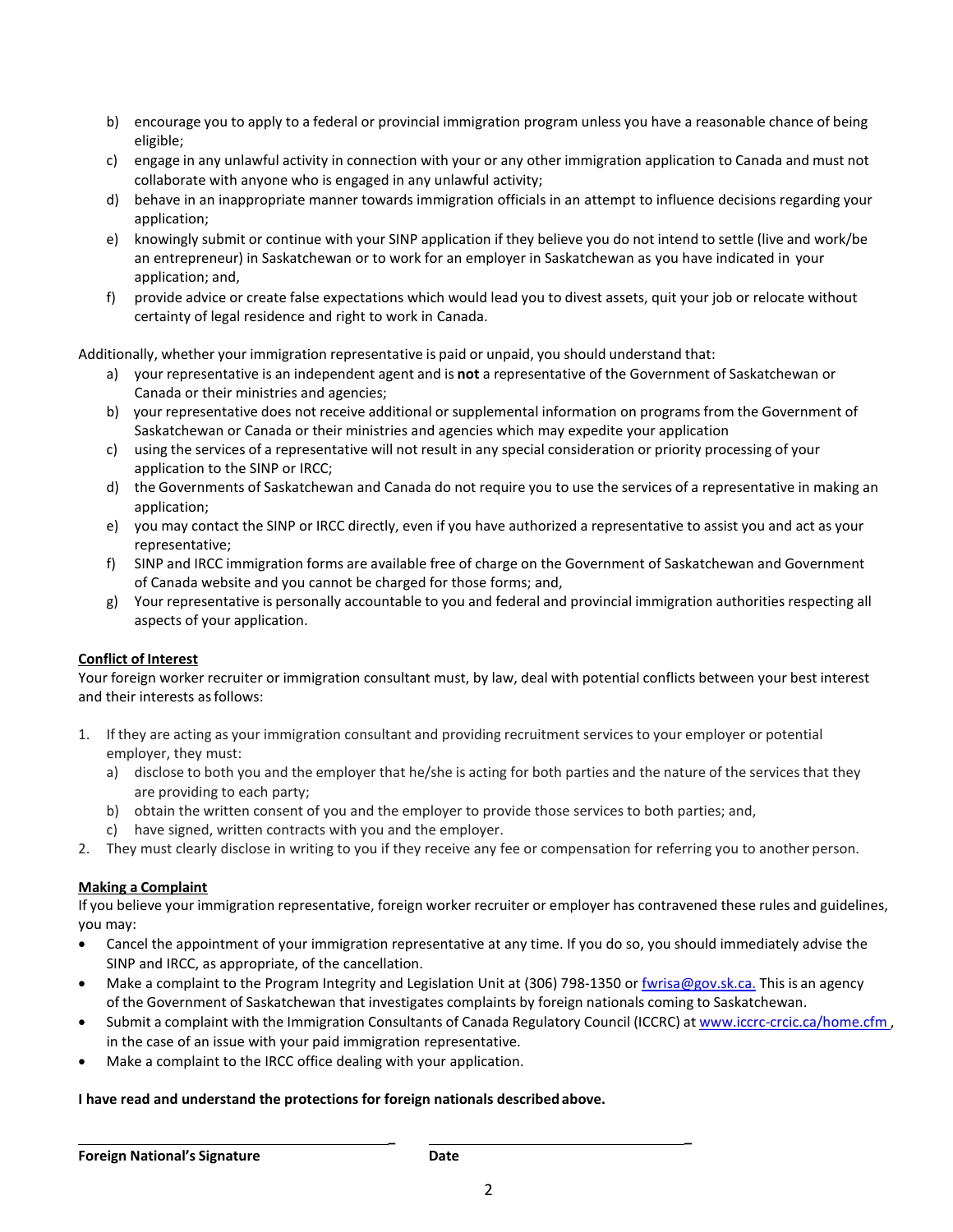# **SECTION B: SINP APPLICANT DECLARATION AND CONSENT**

*(to be completed by foreign nationals applying to the SINP)*

### **A. I declare that:**

- I intend to settle (live and work/be an entrepreneur) in Saskatchewan; or
- I intend to work for the employer indicated in my application (for applicants who require a Saskatchewan job offer in order to be eligible for nomination by Saskatchewan).

### **B. Please circle only one of the following three options:**

1. I declare that I have appointed

(please provide name of individual ororganization)

as my immigration representative to conduct business on my behalf with the SINP. I further declare that my representative has explained to me and I clearly understand the code of conduct expected of my representative.

2. I declare that I have not appointed a representative to conduct business on my behalf with the SINP; however, I received advice or assistance from the following individual/organization in completing this SINP application.

(please provide name of individual or organization)

### **If you choose options 1 or 2 above, please initial one of thefollowing:**

\_ I have paid/will pay the above-named individual for the service/assistance provided. Please be aware that it is forbidden by law for anyone to provide immigration services to a foreign national coming to Saskatchewan unless they are a Registered Canadian Immigration Consultant with the ICCRC and licensed by Saskatchewan or a member of a provincial lawsociety.

**\_ \_**

**\_ \_**

# **OR**

- I have not paid/will not pay the above-named individual for the service/assistance provided.
- 3. \_\_\_\_ (please initial) I declare that I have completed my SINP application on my own with no paid/unpaid assistance from anybody/organization and I have not appointed a representative to conduct business on my behalf with the SINP.

By appointing a representative, the applicant authorizes the representative to conduct business on their behalf with the SINP. *The applicant also consents and authorizes the SINP to disclose personal information regarding their application to the representative.*

The collection, use and disclosure of your personal information is done under the authority of section 29(1) of the Freedom of Information and Protection of Privacy Act, R.S.S. 1990-91, c. F-22.01 and is managed in accordance with that Act.

Please note that it is against the law to give false or misleading information to the Government of Saskatchewan or any of its officials. If you have a representative and do not disclose the name of your representative to the SINP, your application may be refused. A representative who advises an applicant to provide false or misleading information is also breaking the law.

**Applicant's Signature Date**

**Spouse's Signature Date**